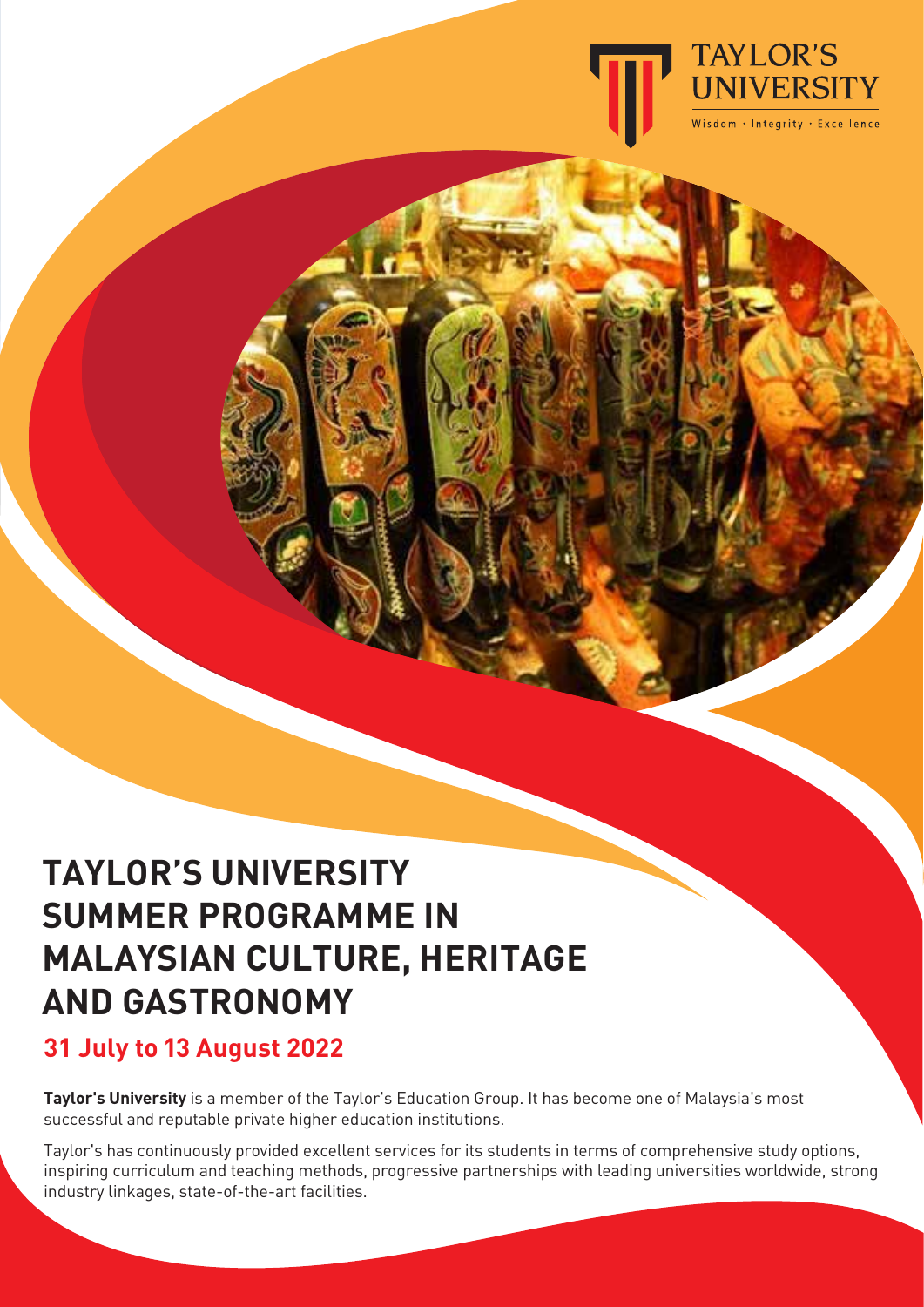# **TAYLOR'S UNIVERSITY SUMMER PROGRAMME IN MALAYSIAN CULTURE, HERITAGE AND GASTRONOMY**

In today's ever-changing global corporate climate, having a university degree is no longer the sole criteria to succeed in a career. Graduates must be equipped with necessary soft skills to succeed in the working world and most importantly be prepared to compete locally and internationally. One of the most important traits graduates today must have to succeed in the global job market is cultural adaptability.

Jointly organized by the School of Architecture, Building and Design (SABD), School of Food Studies and Gastronomy (SFSG), School of Media and Communication (SOMAC), School of Management and Marketing (SOMM) and Taylor's Law School (TLS), this unique summer programme seeks to provide students the opportunity to study and live in a new country to enhance their international experience and to help develop their cross-cultural competencies.



### **COURSE HIGHLIGHT**

- 1. Immersed in the Malaysian multicultural and heritage environment.
- 2. Fun learning environment via a mixture of workshops, kitchen classes, field trips, and city tour.
- 3. Diverse field of learning components architecture and building, business, communication, gastronomy and legal.

### **LEARNING OUTCOME**

Upon completion of this programme, students should be able to:

- 1. Experience and explore the Malaysian architectural heritage (history, style, and values) as well as the rejuvenation of the old Kuala Lumpur into a contemporary creative city.
- 2. Appreciate and explore Malaysian art and culture through hands on experiences.
- 3. Understand fundamentals of Malaysians eating habits through field trips.
- 4. Execute Malaysian food preparation and production techniques.
- 5. Understand the concepts of writing for social media and electronic media from the Malaysian cultural perspectives.
- 6. Discuss the varieties of writing styles in the social media and electronic media in Malaysia.
- 7. Reflect on the new and unfamiliar cultural experienced in Malaysia.

## **ASSESSMENT**



**30%** - Students are required to attend and participate in all the workshop activities throughout the two weeks.

**70%** - Students are required to prepare a VLOG not more than 3 minutes reflect on their learning experiences throughout the summer programme.

# **LIFE CHANGING AND ENRICHING EXPERIENCES IN A CULTURAL HOTSPOT**

Taylor's University Summer Programme is offered at the equivalent of 3 ECTS. Students who have successfully completed the Programme will be issued with a Certificate of Participation. Should transfer of credits be required, please check with your home institution if the certificate can be accepted alongside with a verification letter from Taylor's University.

#### **Programme fees:**

**USD1400** inclusive of accommodation, experiential learning, welcome and farewell reception and cultural tours.

Payment made is non-refundable if the participant is not able to fulfill the travel *requirements as imposed by Malaysian authorities.*

#### **Exclusion:**

Flight tickets, travel and medical insurance, and living costs are to be borne by the students. Proof of purchase is required for travel and medical insurance.

#### **Minimum Participants:**

15 students for the programme to commence.

#### **Travel Requirements:**

All participants must fulfill the travel requirement imposed by the authorities of Malaysia such as fully vaccinated, provide a negative RT-PCR test result before departing to Malaysia, undergo COVID-19 screening test upon arrival, observe the quarantine requirement and bear all the cost incurred as per latest announcement by the authorities of Malaysia.

*\* Participants are to adhere to the latest travel requirements as announced and imposed by the authorities of Malaysia.*

#### **Accommodation:**

Single room in student accommodation, or twin sharing room in a hotel as arranged by Taylor's University.

**Application Deadline: 31 May 2022**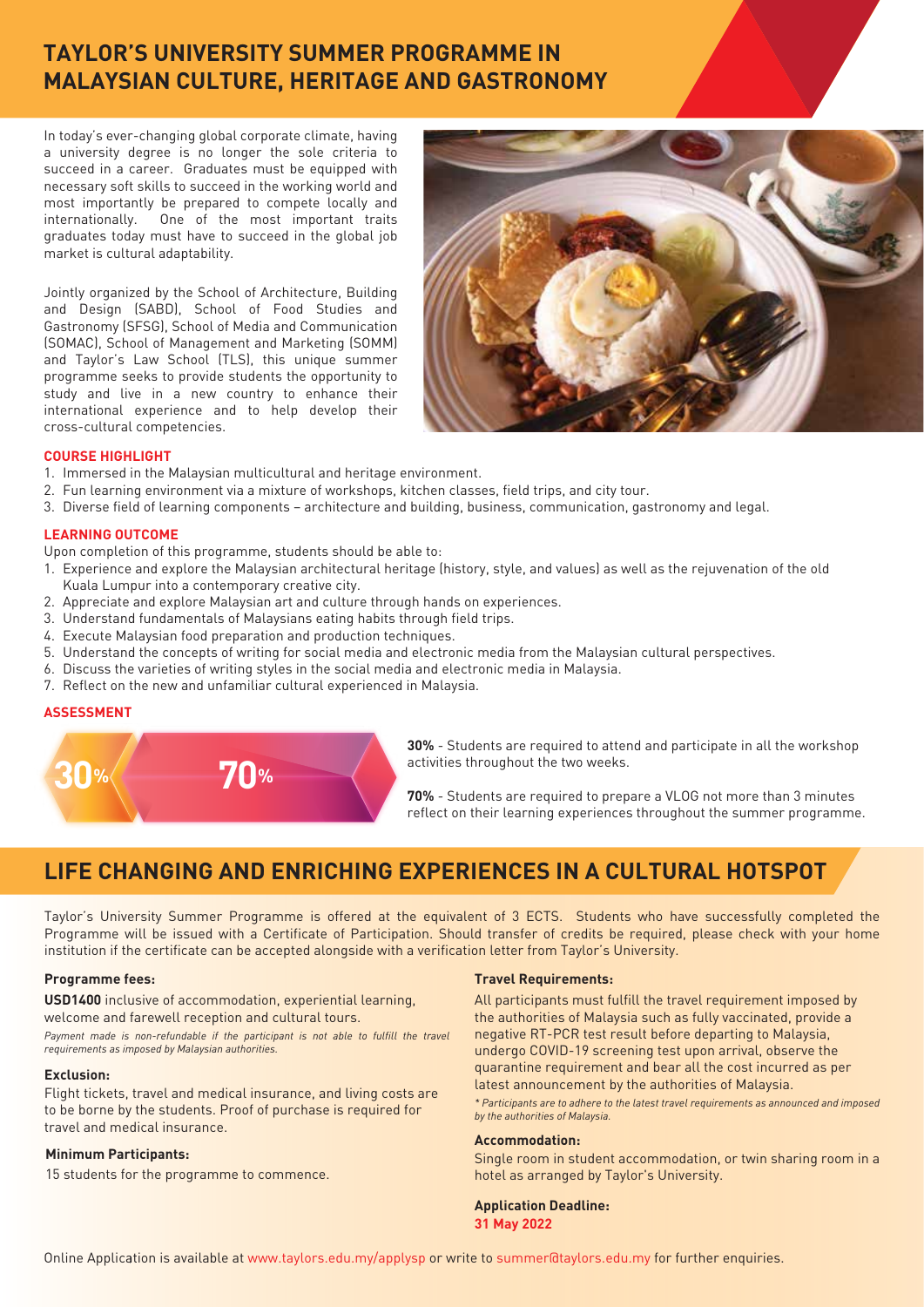# **PROGRAMME HIGHLIGHTS**

| <b>WEEK1</b>                        | <b>PROGRAMME ITINERARY</b>                                                                                                                                           |
|-------------------------------------|----------------------------------------------------------------------------------------------------------------------------------------------------------------------|
| DAY <sub>1</sub><br><b>SUNDAY</b>   | • Check in to designated accommodation service                                                                                                                       |
| DAY <sub>2</sub><br><b>MONDAY</b>   | • Welcome Reception, Introduction and Ice Breaking<br>• Campus Tour and Welcome Lunch<br>• Workshop - Malaysian Language, Culture and Customs                        |
| DAY <sub>3</sub><br><b>TUESDAY</b>  | • SOMAC - A Workshop on 'Writing for Mass Media from the Malaysian Cultural Perspective'<br>• Field Visit: Asia-Pacific Institute of Broadcasting Development (AIBD) |
| DAY 4<br><b>WEDNESDAY</b>           | • SABD - Field Visit 1: Kuala Lumpur Heritage & Creative City                                                                                                        |
| DAY <sub>5</sub><br><b>THURSDAY</b> | • SARD - Field Visit 2: Craft and Tradition                                                                                                                          |
| DAY 6<br><b>FRIDAY</b>              | • Kuala Lumpur City Tour                                                                                                                                             |
| DAY <sub>7</sub><br><b>SATURDAY</b> | Free and Easy                                                                                                                                                        |



| <b>WEEK 2</b>                     | <b>PROGRAMME ITINERARY</b>                                                                                                                                                                                                            |
|-----------------------------------|---------------------------------------------------------------------------------------------------------------------------------------------------------------------------------------------------------------------------------------|
| DAY 8<br><b>SUNDAY</b>            | <b>Free and Easy</b>                                                                                                                                                                                                                  |
| DAY 9<br><b>MONDAY</b>            | • SFSG - Go Behind the Scenes: Malaysian Gastronomy and Eating Habits<br>• Introduction to Malaysian Gastronomy<br>Ingredients in Malaysian Cuisine<br>$\bullet$<br>• Malay Cuisine Workshop<br>• Malay Culture Delightful Experience |
| <b>DAY 10</b><br><b>TUESDAY</b>   | • SFSG - Go Behind the Scenes: Malaysian Gastronomy and Eating Habits<br>• Chinese Cuisine Workshop<br><b>Exploring Chinese Imperial Cuisine</b><br>• Field Trip to one of the Malaysian Restaurant                                   |
| <b>DAY 11</b><br><b>WEDNESDAY</b> | • TLS - A seminar on Introduction to Indigenous Communities of Malaysia and Rights under the<br><b>Federal Constitution</b><br>• Field Visit: Indigenous Peoples' Settlement                                                          |
| <b>DAY 12</b><br><b>THURSDAY</b>  | • SOMM - Business Competitive Landscape                                                                                                                                                                                               |
| <b>DAY 13</b><br><b>FRIDAY</b>    | • Student Sharing Session / VLOG Presentation<br>• Farewell Reception and Lunch<br>• Free and Easy                                                                                                                                    |
| <b>DAY 14</b><br><b>SATURDAY</b>  | • Check out from accommodation service and return to homeland                                                                                                                                                                         |
|                                   |                                                                                                                                                                                                                                       |